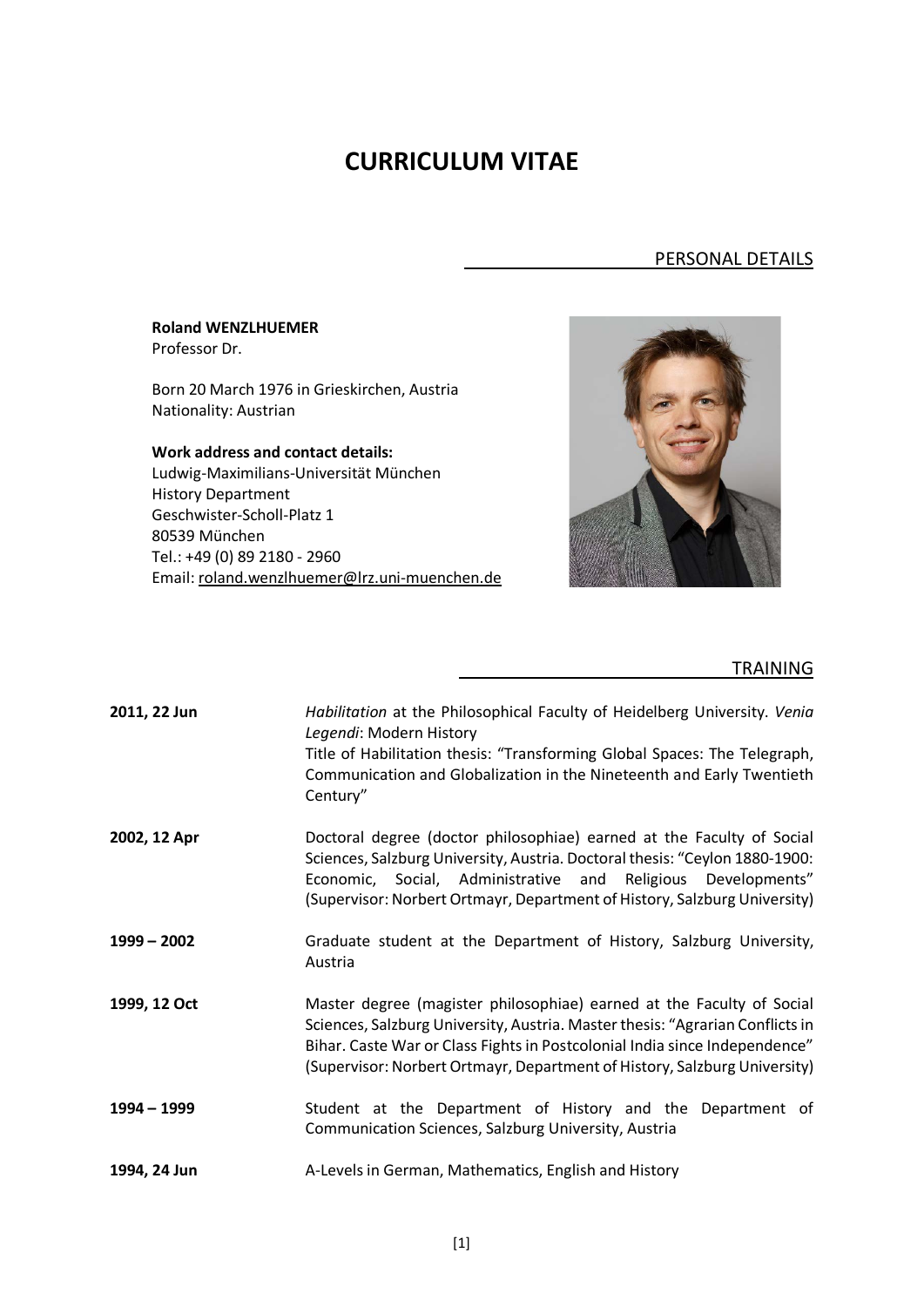| <b>Since 2017, Oct</b> | Chair of Modern History and Director of the Munich Centre for Global<br>History at Ludwig-Maximilians-Universität (LMU) Munich                                                                                                                                                           |
|------------------------|------------------------------------------------------------------------------------------------------------------------------------------------------------------------------------------------------------------------------------------------------------------------------------------|
| 2014, Sep - 2017, Sep  | Chair of Modern History at Heidelberg University                                                                                                                                                                                                                                         |
| 2013/2014              | Offer of the Full Professorship for Economic and Social History at the<br>University of Innsbruck                                                                                                                                                                                        |
| 2013, Apr - 2014, Mar  | Visiting Professor at the Institute for European-Global Studies, University<br>of Basel                                                                                                                                                                                                  |
| 2012, Nov - 2014, Aug  | Heisenberg Fellow at the Department of History, Heidelberg University                                                                                                                                                                                                                    |
| 2012, Nov - 2017, Oct  | Principal Investigator and leader of the research group "Ships as Floating<br>Transcultural Spaces", Cluster of Excellence 'Asia and Europe in a Global<br>Context' at Heidelberg University                                                                                             |
| 2011, Sep - 2012, Oct  | Visiting Professor of Modern History at the Department of History,<br><b>Heidelberg University</b>                                                                                                                                                                                       |
| 2008, Oct - 2012, Oct  | Junior Research Group Leader in the Cluster of Excellence 'Asia and<br>Europe in a Global Context' at Heidelberg University<br>Research project: "Asymmetries in Cultural Information Flows: Europe<br>and South Asia in the Global Information Network since the Nineteenth<br>Century" |
| 2005, Apr - 2008, Sep  | Lecturer and researcher at the Centre for British Studies, Humboldt-<br>Universitaet zu Berlin (Mohrenstrasse 60, 10117 Berlin, Germany)<br>Research project "Continuity and Change in the History of the Information<br>Society: From the Telegraph Network to the Internet"            |
| 2004, May - 2005, Mar  | Freelance historical adviser to Ravensburger Spieleverlag and project<br>assistance "United States Culture and Communications Policy and the<br>Internet at the End/the Beginning of the 'American Century'" at the<br>Department of History and Politics, Salzburg University           |
| 2003, Sep - 2004, Apr  | Researcher at the Centre for Modern Oriental Studies<br>Coordinator of the interdisciplinary research project "Port Regimes in the<br>Indian Ocean: Governance and Public Goods"                                                                                                         |
| 2002, Feb - 2003, Jan  | Social worker at Fa. TAO&ModeCircel, Salzburg, Austria<br>Re-integration of long-term unemployed persons into the labour market                                                                                                                                                          |
| 1998, Sep - 2000, Apr  | Co-founder of and radio journalist and producer at the radio station<br>"Radiofabrik - Freies Radio Salzburg", Salzburg, Austria                                                                                                                                                         |
| 1998, Aug              | Internship at the Federal Historical Archives of Upper Austria, Linz, Austria                                                                                                                                                                                                            |
| 1997, Aug              | Internship at the radio station "Radio Untersberg", Freilassing, Germany                                                                                                                                                                                                                 |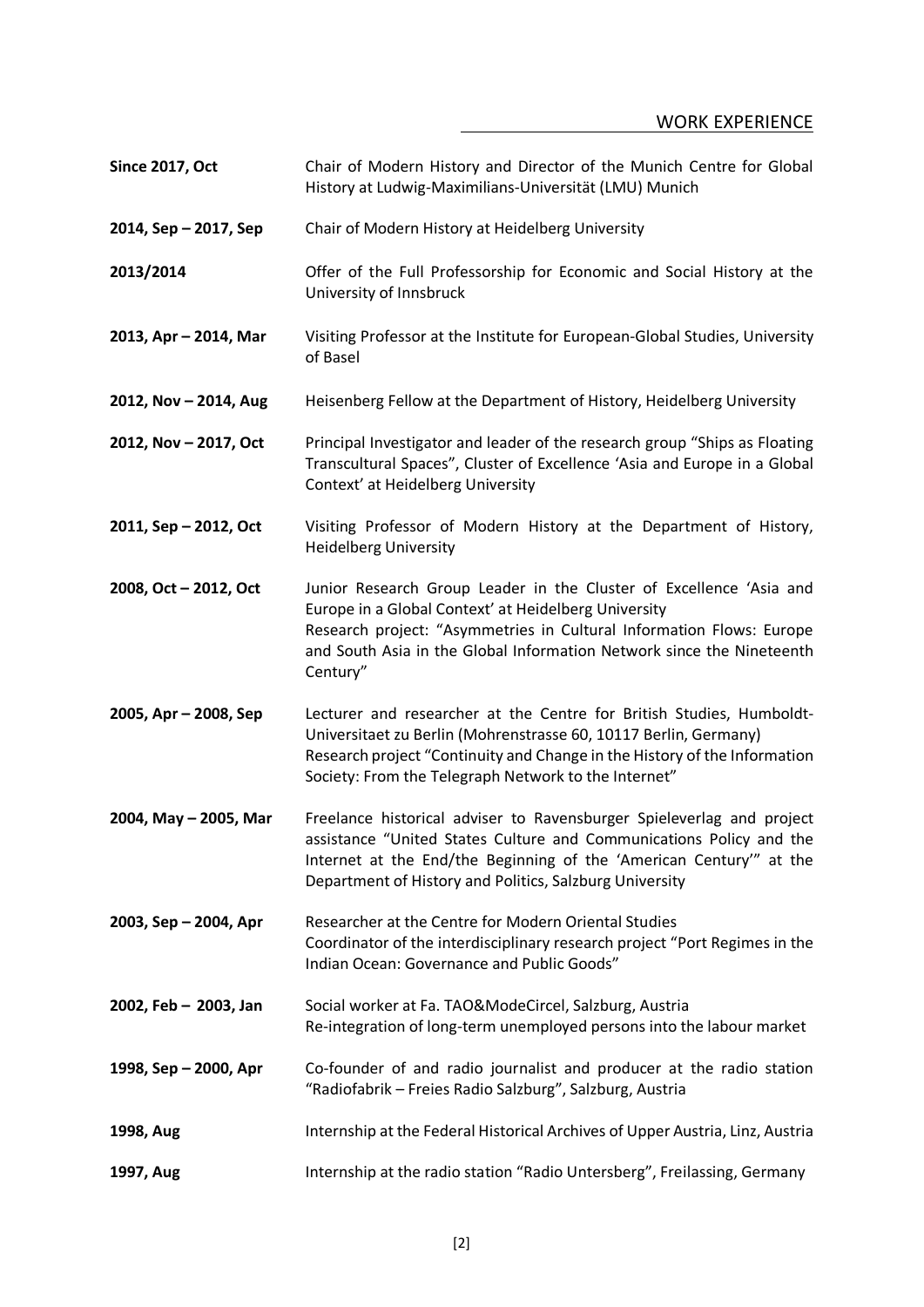## FELLOWSHIPS, GRANTS & OFFICES

| $2017 -$              | Member of the Advisory Board of World History Commons                                                                                                                                                                                         |
|-----------------------|-----------------------------------------------------------------------------------------------------------------------------------------------------------------------------------------------------------------------------------------------|
| 2016, April-          | Member of the Editorial Board of the "Journal of Global Theatre History"                                                                                                                                                                      |
| 2013, April-          | Member of the Editorial Committee of the Journal "New Global Studies"<br>(www.degruyter.com/view/j/ngs)                                                                                                                                       |
| 2012, Nov-2014, Aug   | Heisenberg Fellowship of the German Research Foundation (DFG)                                                                                                                                                                                 |
| 2012, Nov - 2017, Oct | Principal Investigator of the Cluster of Excellence "Asia and Europa in a<br>Global Context", Heidelberg University                                                                                                                           |
| 2012, Oct             | "Klaus-Georg und Sigrid Hengstberger-Preis" for young scholars at<br><b>Heidelberg University</b>                                                                                                                                             |
| 2010, Mar $-$         | Co-operating Editor of the Journal "Historical Social Research (HSR)"                                                                                                                                                                         |
| $2010 -$              | Reviewer for the National Science Foundation (USA) and the German<br><b>Research Foundation (DFG)</b>                                                                                                                                         |
| $2009 - 2017$         | Member of the Editorial Board of the Journal "Transcultural Studies"<br>(www.transculturalstudies.org)                                                                                                                                        |
| 2008, Oct - 2012, Oct | Steering Committee Member of the Cluster of Excellence "Asia and<br>Europe in a Global Context" at Heidelberg University                                                                                                                      |
| 2008, Nov - 2013, Oct | Fellow of the Centre for British Studies, Humboldt-Universitaet zu Berlin                                                                                                                                                                     |
| 2006, Sep - 2009, Aug | Honorary Research Fellow in the School of History, Classics and<br>Archaeology, Birkbeck College, University of London                                                                                                                        |
| 2006, Aug - 2010, Mar | German Research Foundation (DFG) Research Scholarship - Travel Grants                                                                                                                                                                         |
| 2006, Aug - 2007, Sep | German Academic Exchange Service (DAAD) PostDoc Programme<br>Research Scholarship                                                                                                                                                             |
| 2001, Feb/Mar         | Salzburg University Scholarship for Research Abroad - Research at the<br>International Centre for Ethnic Studies (ICES), Kandy, Sri Lanka, and at the<br>University of Peradeniya, Sri Lanka                                                  |
| 2000, May/Jun         | Salzburg University Scholarship for Research Abroad - Research at the<br>Public Record Office (PRO), the Institute of Commonwealth Studies (ICS),<br>the School of Oriental and African Studies (SOAS) and the British Library,<br>London, UK |
| 1999, Jan - Mar       | Salzburg University Scholarship for Research Abroad - Research at the<br>A.N. Sinha Institute for Social Studies (ANSISS) and at Patna University,<br>Patna, India                                                                            |
| 1997                  | Salzburg University Exceptional Performance Grant                                                                                                                                                                                             |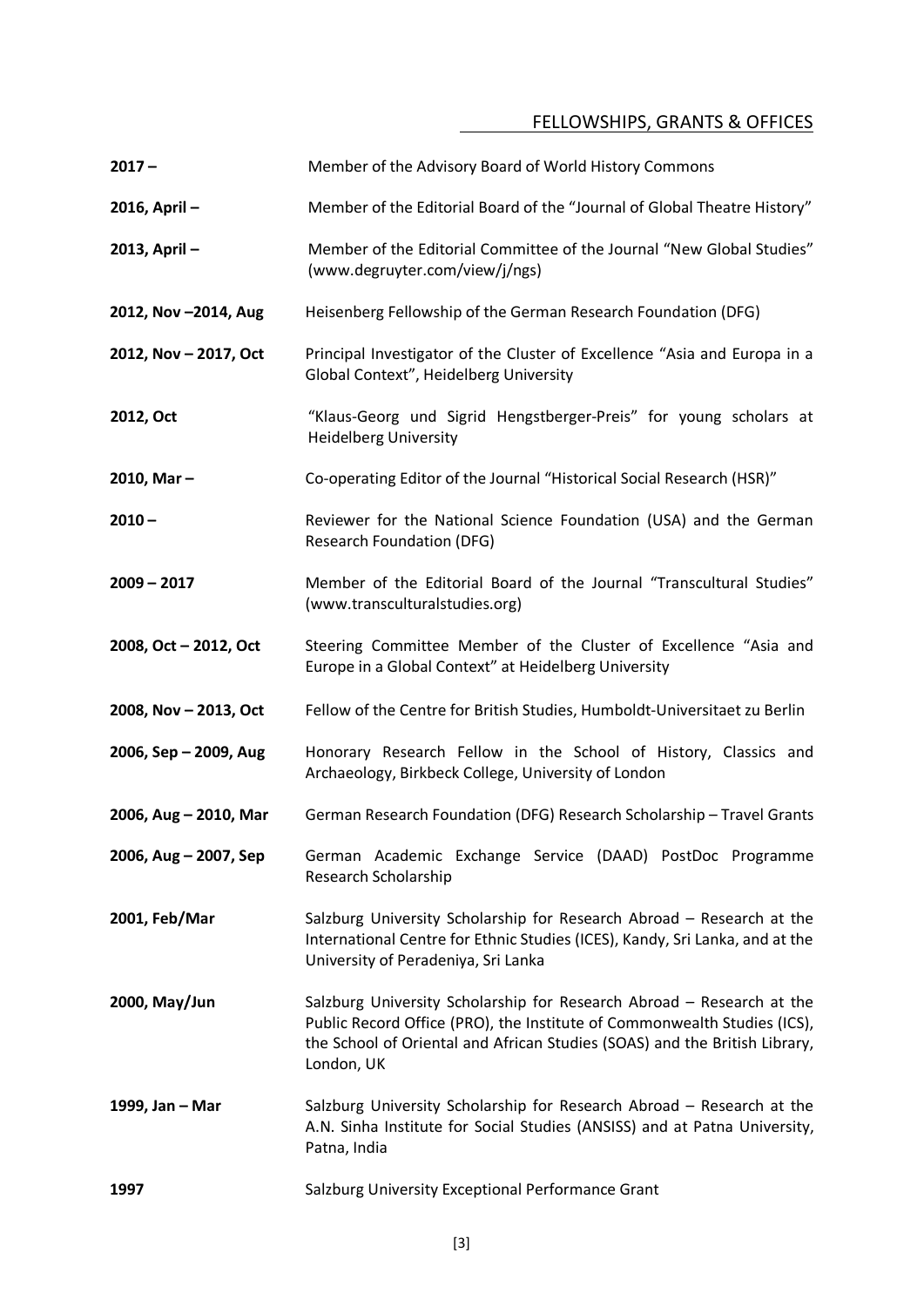| <b>Monographs</b>              | Globalgeschichte schreiben. Eine Einführung in 6 Episoden. Konstanz:<br>UTB/UVK 2017; English translation: Doing Global History. An introduction<br>in 6 Concepts. London: Bloomsbury 2019.                                                                                    |
|--------------------------------|--------------------------------------------------------------------------------------------------------------------------------------------------------------------------------------------------------------------------------------------------------------------------------|
|                                | "Supplying the Public with a Comprehensive Telegraph System":<br>Switzerland and Telegraphic Communication, 1860-1915. Global Europe -<br>Basel Papers on Europe in a Global Perspective, no. 106. Basel: EIB 2014.                                                            |
|                                | (and Monica Juneja) Die Neuzeit 1789-1914. UTB basics. Konstanz: UVK<br>2013.                                                                                                                                                                                                  |
|                                | Connecting the Nineteenth-Century World: The Telegraph<br>and<br>Globalization. Cambridge: Cambridge University Press 2012.                                                                                                                                                    |
|                                | From Coffee to Tea Cultivation in Ceylon, 1880-1900: An Economic and<br>Social History. Leiden - Boston: Brill Academic Publishers 2008.                                                                                                                                       |
| <b>Edited Volumes</b>          | (and Martin Dusinberre) Being in Transit. Special Issue of the Journal of<br>Global History (eds.). Cambridge: Cambridge University Press 2016.                                                                                                                                |
|                                | (and Isabella Löhr) The Nation State and Beyond: Governing Globalization<br>Processes in the Nineteenth and Early Twentieth Century (eds.).<br>Heidelberg: Springer 2013.                                                                                                      |
|                                | (and Christiane Brosius) Transcultural Turbulences. Interdisciplinary<br>Explorations of Flows of Images and Media (eds.). Heidelberg: Springer<br>2011.                                                                                                                       |
|                                | Global Communication. Telecommunication and Global Flows of<br>Information in the Late $19th$ and Early $20th$ Century. Special Issue of<br>Historical Social Research (ed.). Köln: Center for Historical Social Research<br>35 (2010), 1.                                     |
|                                | Counterfactual Thinking as a Scientific Method. Special Issue of Historical<br>Social Research (ed.). Köln: Center for Historical Social Research 34 (2009),<br>2.                                                                                                             |
| <b>Articles &amp; Chapters</b> | "Global connections in transcultural research." In: Abu-Er-Rub,<br>Christiane/Meurer,<br>Laila/Brosius,<br>Sebastian/Panagiotopoulos,<br>Diamantis/Richter, Susan (eds.). Engaging Transculturality. Concepts, Key<br>Terms, Case Studies. Abingdon: Routledge 2019, p. 39-51. |
|                                | "The role of infrastructure in transregional ventures." In: Middell,<br>Matthias (ed.). The Routledge Handbook of Transregional Studies.<br>Abingdon: Routledge 2018, Ch. 26.                                                                                                  |
|                                | "Telegraphy and Global Space." In: Felgenhauer, Tilo/Gäbler, Karsten<br>(eds.). Geographies of Digital Culture. Abingdon: Routledge 2018, p. 21-<br>38.                                                                                                                        |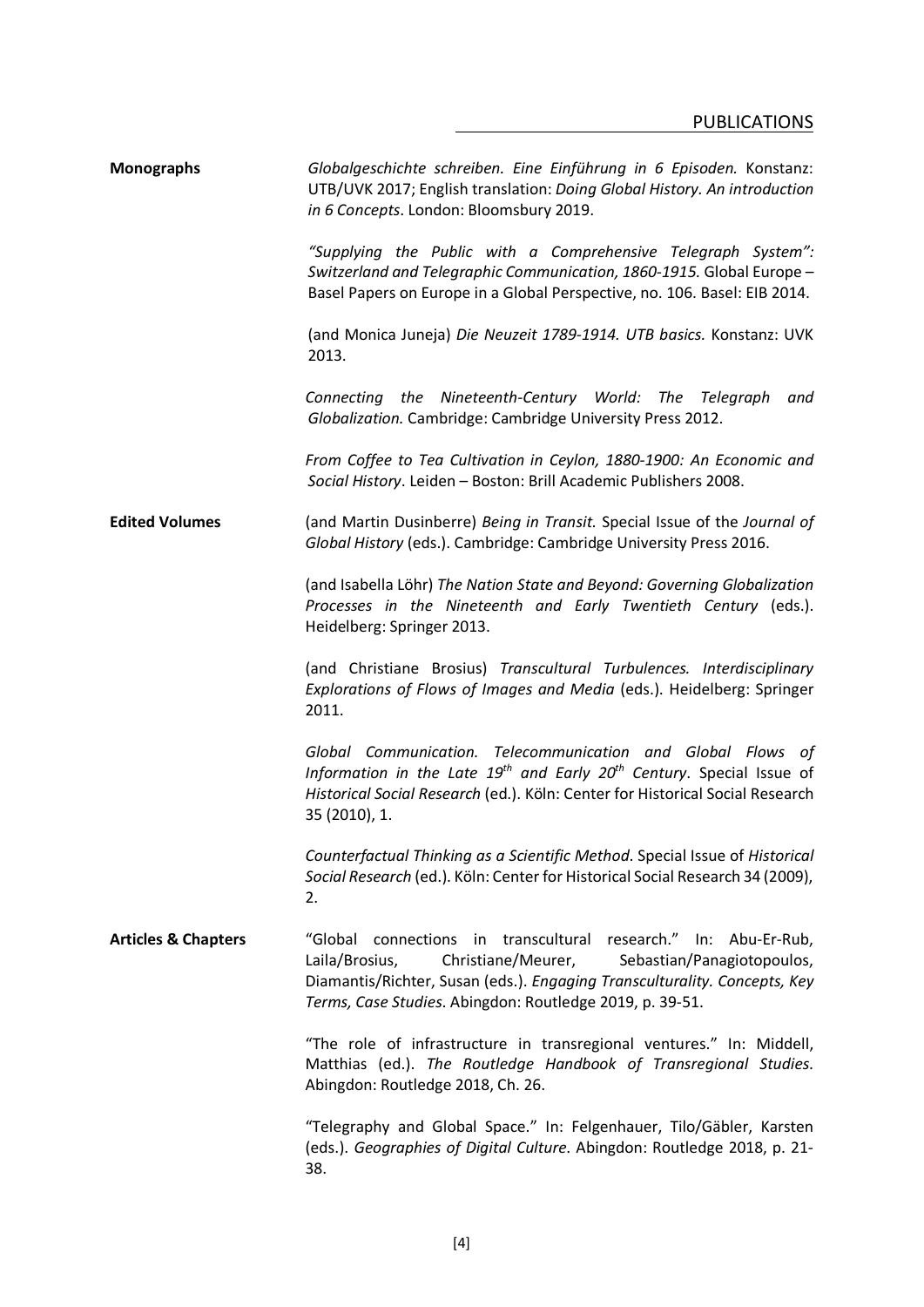"The telegraph and the control of material movements. A micro-study about the detachment of communication from transport." In: *Technology and Culture* 58, (2017), 3, p. 625-649.

"The ship, the media, and the world: conceptualizing connections in global history." In: *Journal of Global History* 11, (2016), 2, p. 163-186.

(and Martin Dusinberre) "Editorial – being in transit: ships and global incompatibilities." In: *Journal of Global History* 11, (2016), 2, p. 155-162.

"Vernetzung, Verbrechen und Verbrechensbekämpfung. Kriminalhistorische Perspektiven auf die Entkoppelung von Transport und Kommunikation durch die Telegrafie. " In: *Historische Zeitschrift* 301, (2015), 2, p. 347-373.

"Per Funk und Kabel. Kommunikationstechnik im Ersten Weltkrieg." In: *Kultur & Technik* (2014), 2, p. 46-55.

(and Isabella Löhr) "Introduction: The Nation State and Beyond. Governing Globalization Processes in the Nineteenth and Early Twentieth Century." In: Löhr, Isabella/Wenzlhuemer, Roland (eds.). *The Nation State and Beyond: Governing Globalization Processes in the Nineteenth and Early Twentieth Century*. Heidelberg: Springer 2013, p. 1-23.

(and Michael Offermann) "Ship Newspapers and Passenger Life Aboard Transoceanic Steamships in the Late Nineteenth Century." In: *Transcultural Studies* 3, (2012), 1, p. 77-121.

"Less Than No Time: Zum Verhältnis von Telegrafie und Zeit." In: *Geschichte und Gesellschaft* 37, (2011), 4, p. 592-613.

(and Christiane Brosius) "Introduction – Transcultural Turbulences: Towards a Multi-Sited Reading of Image Flows." In: Brosius, Christiane/Wenzlhuemer, Roland (eds.). *Transcultural Turbulences. Interdisciplinary Explorations of Flows of Images and Media*. Heidelberg: Springer 2011, p. 3-24.

"'I had occasion to telegraph to Calcutta': Die Telegrafie und ihre Rolle in der Globalisierung im 19. Jahrhundert." In: *Themenportal Europäische Geschichte* (2011), [http://www.europa.clio-online.de/2011/Article=513.](http://www.europa.clio-online.de/2011/Article=513)

"The History of Standardisation in Europe." In: *Europäische Geschichte Online* (2010), http://www.ieg-ego.eu/wenzlhuemerr-2010-en.

"Editorial - Telecommunication and Globalization in the Nineteenth Century." In: Wenzlhuemer, Roland (ed.). *Global Communication. Telecommunication and Global Flows of Information in the Late 19th and Early 20th Century*. Special Issue of *Historical Social Research*. Köln: Center for Historical Social Research 35 (2010), 1, p. 7-18.

"Globalization, Communication and the Concept of Space in Global History." In: Wenzlhuemer, Roland (ed.). *Global Communication. Telecommunication and Global Flows of Information in the Late 19th and*